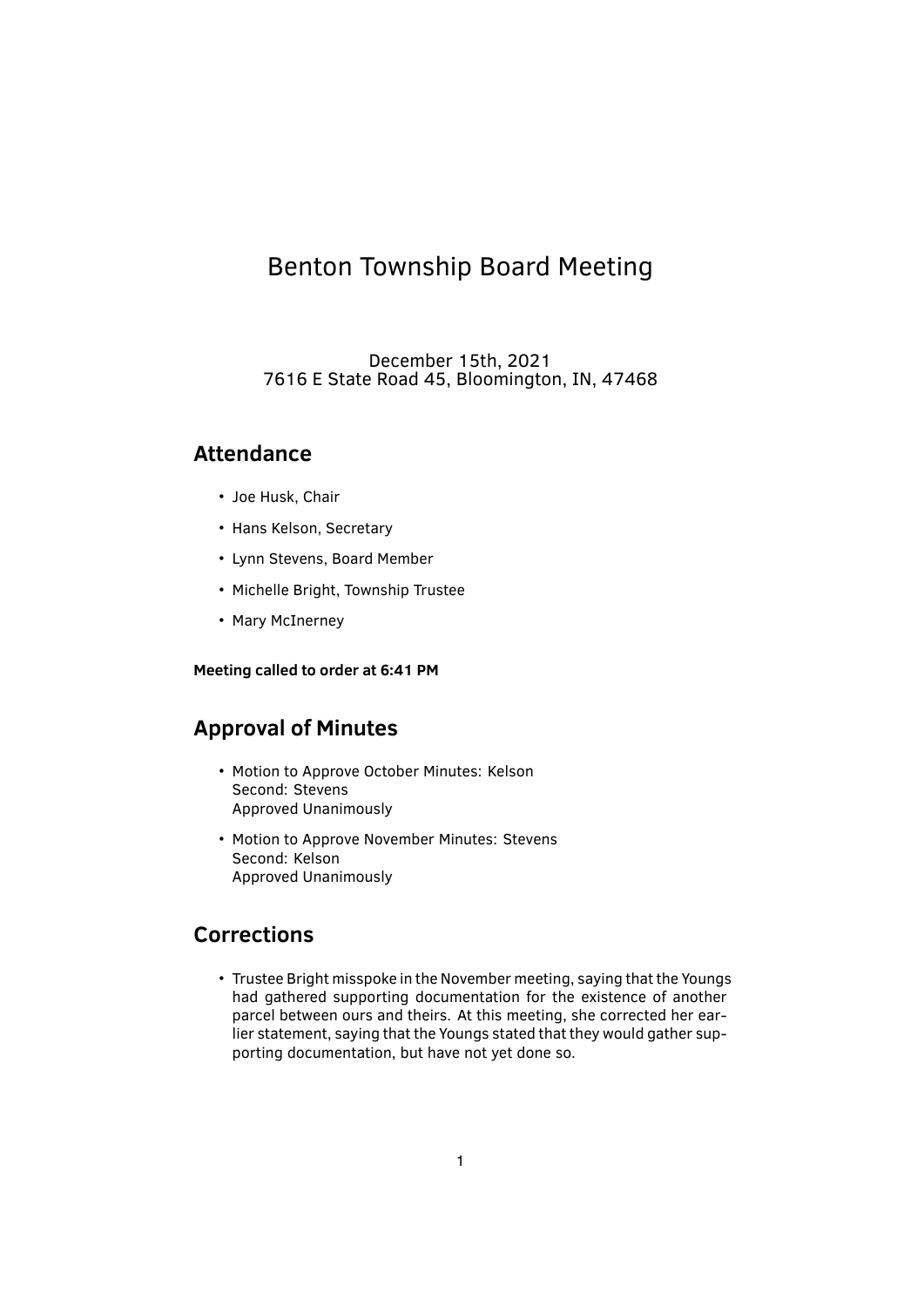# **Reports**

### **Financial Report**

- The board reviewed Trustee Bright's Financial Report. A summary of that report is attached to this document.
	- **–** Note: The FEMA Grant Fund is listed incorrectly in the summary document. The cash balance as of the end of November was actually -\$141.94. That amount will be charged to the Fire Fund in December.

#### **Approval**

• Motion to Approve Financial Reports: Kelson Second: Stevens Approved Unanimously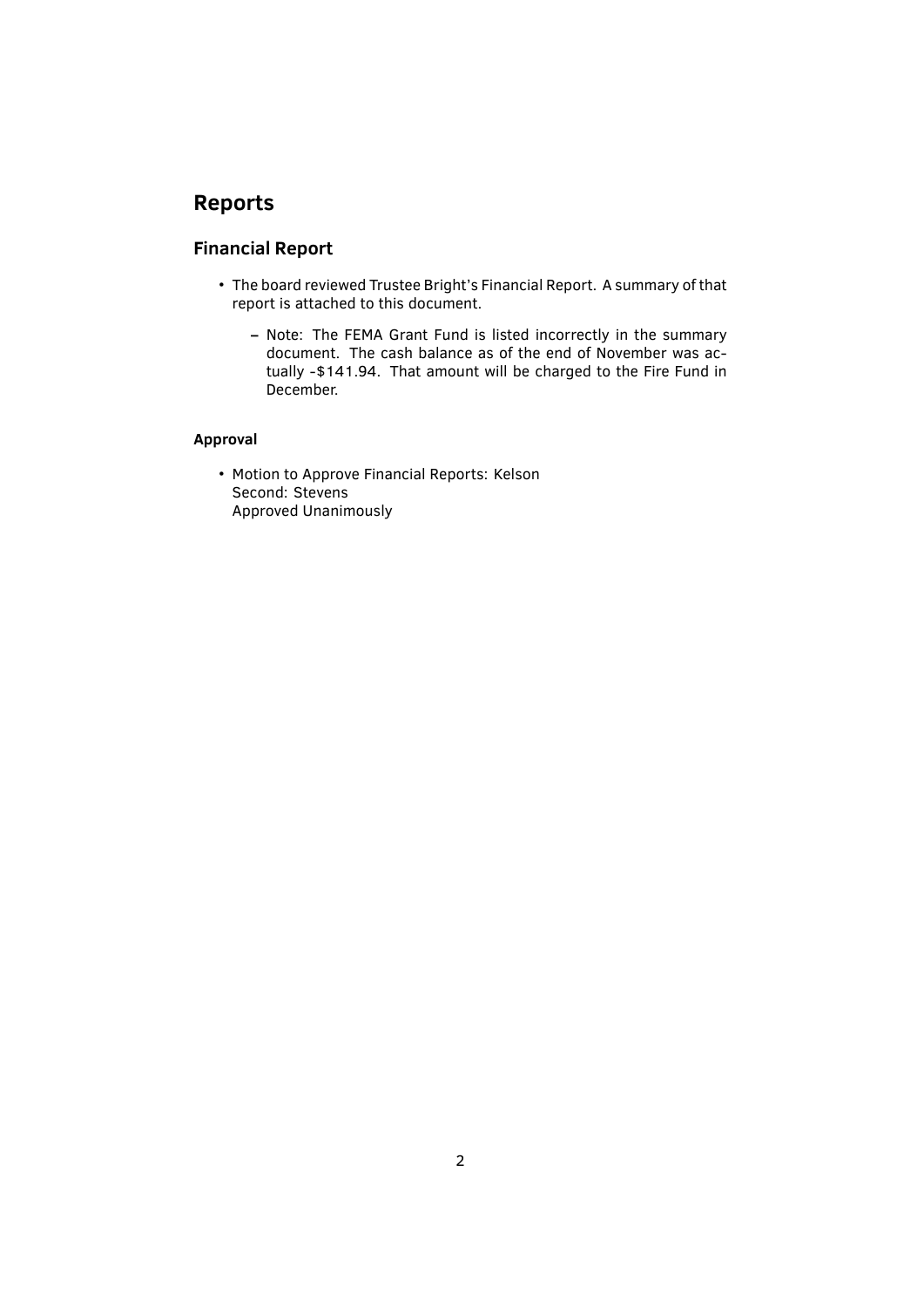#### **Trustee's Report**

#### **Division of Assets Discussion**

- Trustee Bright is meeting with Deckards, Youngs, Stevens, and attorneys to review the new legal descriptions and answer any questions.
- Trustee Bright and Chief Dillard reviewed details of the proposal, discussed some points, and came to an agreement on most.
	- **–** One area that Trustee Bright anticipates causing some concern is the discussion around at what point the Fire Station would no longer revert to the Township, should the district no longer use it to provide fire service. The Fire District would like us to include a provision that after 25 years, they would no longer be obligated to return the property to the Township.
	- **–** This has also been reviewed by our attorney, and we are waiting on a draft deed transfer document before we will continue.
- This process does not have a December 31st deadline.
- The Fire District is making arrangements to transfer utility accounts to them as close to December 31st as possible.
- The Board reviewed other changes to the proposed Fire Apparatus and Real Estate Agreement with the Fire District.

#### **Senior Center**

• There are no Senior Center updates at this meeting.

#### **Danny Smith Park**

- Danny Smith Park has \$357.66 remaining of the money we allotted them for their projects in 2021. Trustee Bright informed Sara Farmer of this.
- The Danny Smith Park Board met and decided to use this money to replace basketball backboards and purchase a nacho cheese warmer.
- Danny Smith Park was awarded \$17,000 in a community grant for playground equipment.

#### **Fire Department**

- Ceiling fans have been installed by Woods Electric.
- A drain has been installed in front of the Fire Station.
- ADA compliance concrete work at the Fire Station will begin on December 27th, weather permitting.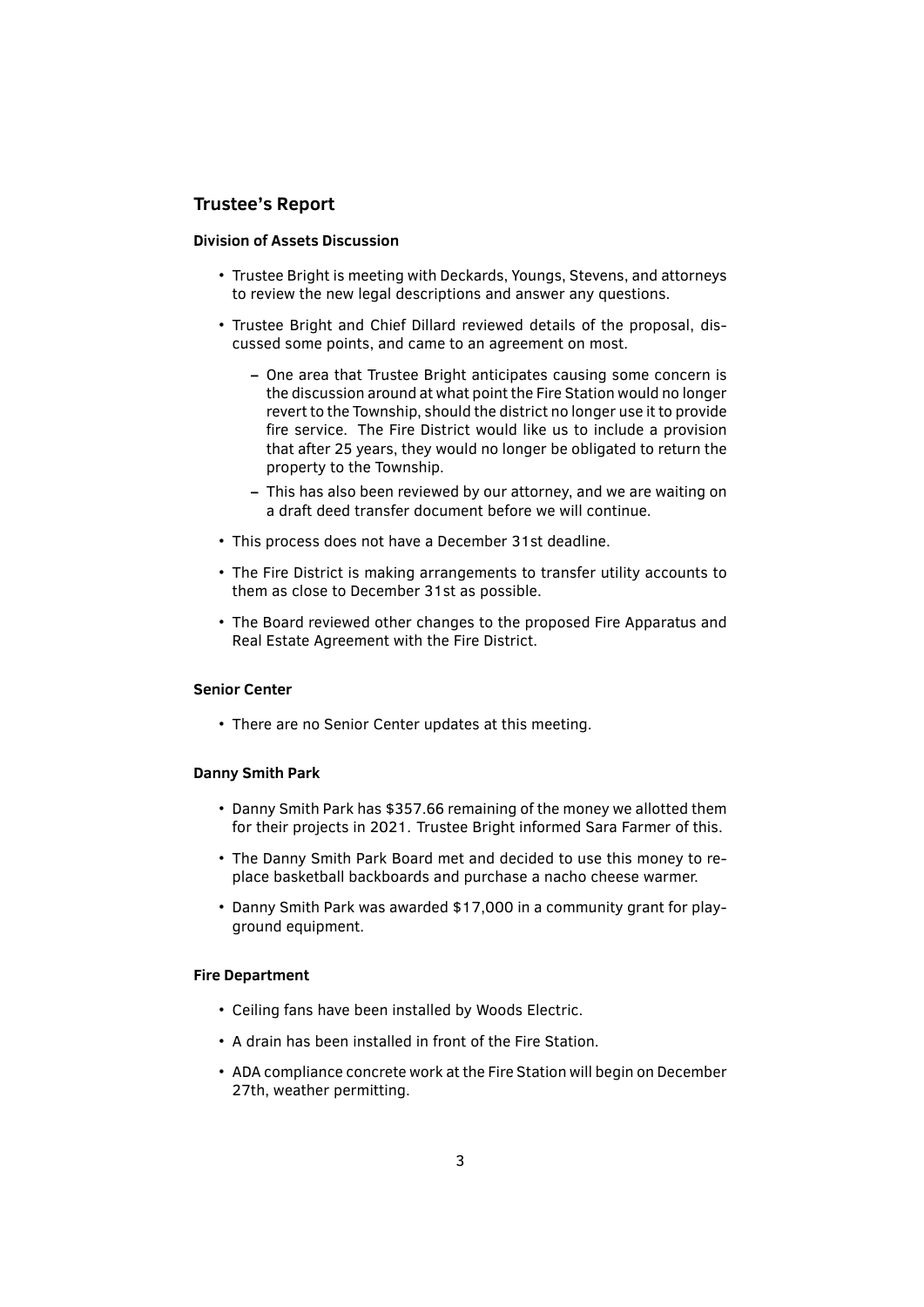- Trustee Bright heard from the Department of Local Government Finance that as long as we have a cash balance in the Cumulative Fire Fund, we can continue to spend that money next year, even though it is not included in our 2022 budget.
- We have around \$7,000.00 remaining from the FEMA grant. We can spend on a pre-approved list of items. Since our AEDs are about to expire, we will most likely purchase replacements.

#### **Cemeteries**

• There are no Cemetery updates at this meeting.

#### **Township**

• The Township's Property and Excise Tax distribution came early(on December 9th), and was for slightly more money than Trustee Bright anticipated.

#### **Next Meeting**

• Motion to schedule Annual Organizational Meeting on January 3rd at 6:30 P.M: Kelson Second: Stevens Approved Unanimously

#### **Approval**

• Motion to Approve Trustee Report: Kelson Second: Stevens Approved Unanimously

#### **Township Assistance Report**

• Mary McInerney presented her Township Assistance Report. That report is attached to this document.

#### **Approval**

• Motion to Approve Township Assistance Report: Kelson Second: Stevens Approved Unanimously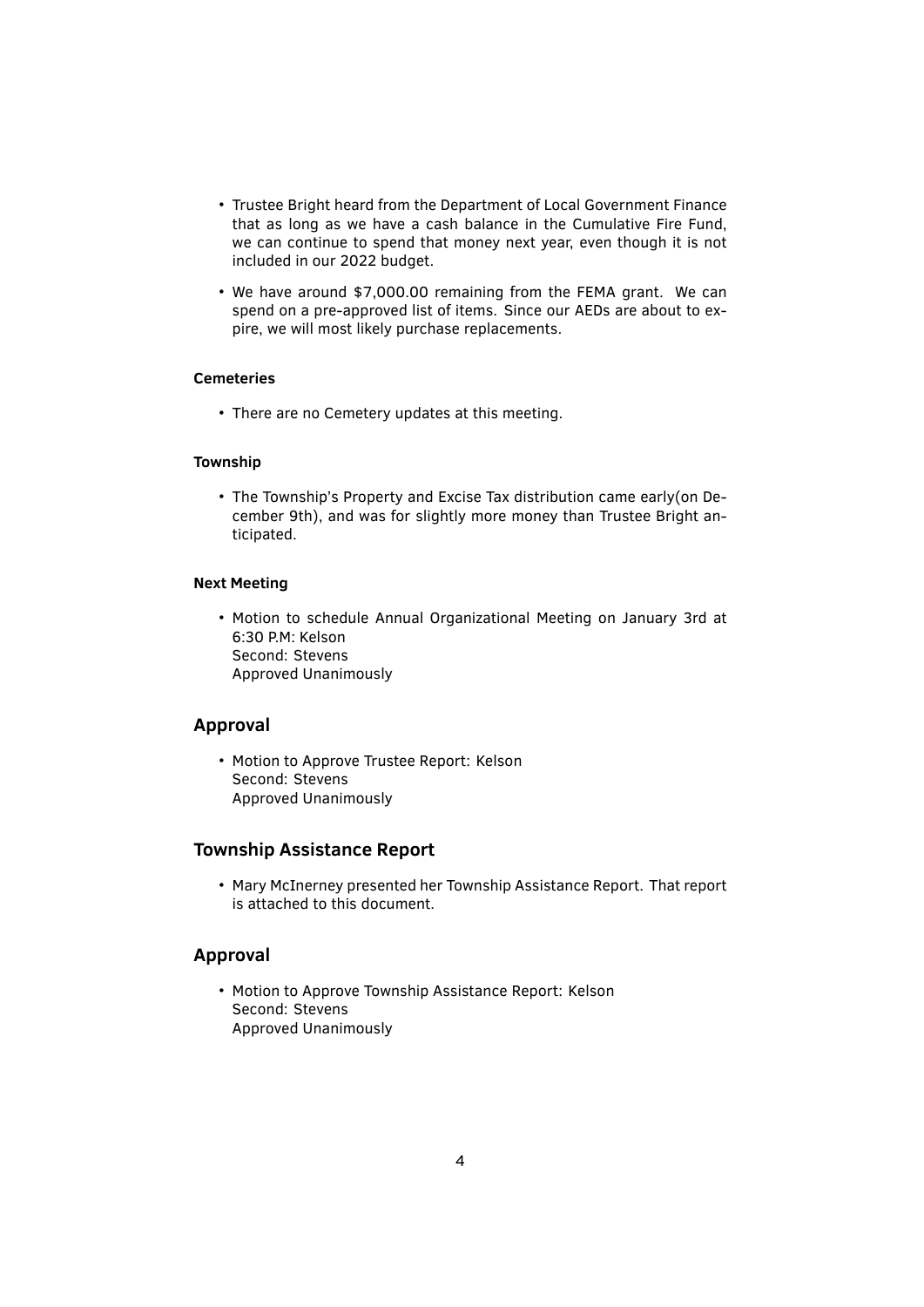# **Fire Reports**

- Monroe Fire Protection District provided two reports for us for runs in Benton Township or that Station 24 responded to.
- This month, there were 18 runs from our station, 13 of which were in Benton Township:
	- **–** EMS: 8
	- **–** Fire: 0
	- **–** Hazardous Condition, no ̬re: 1
	- **–** Good Intent Calls: 1
	- **–** Service Calls: 3

#### **Approval**

• Motion to Approve Fire Reports: Stevens Second: Kelson Approved Unanimously

# **Old Business**

• There was no Old Business at this meeting.

# **New Business**

• There was no New Business at this meeting.

# **Public Comment**

• Mary McInerney stated that she had no comment.

# **Adjournment**

• Motion to Adjourn: Kelson Second: Stevens Meeting adjourned at 7:12 PM.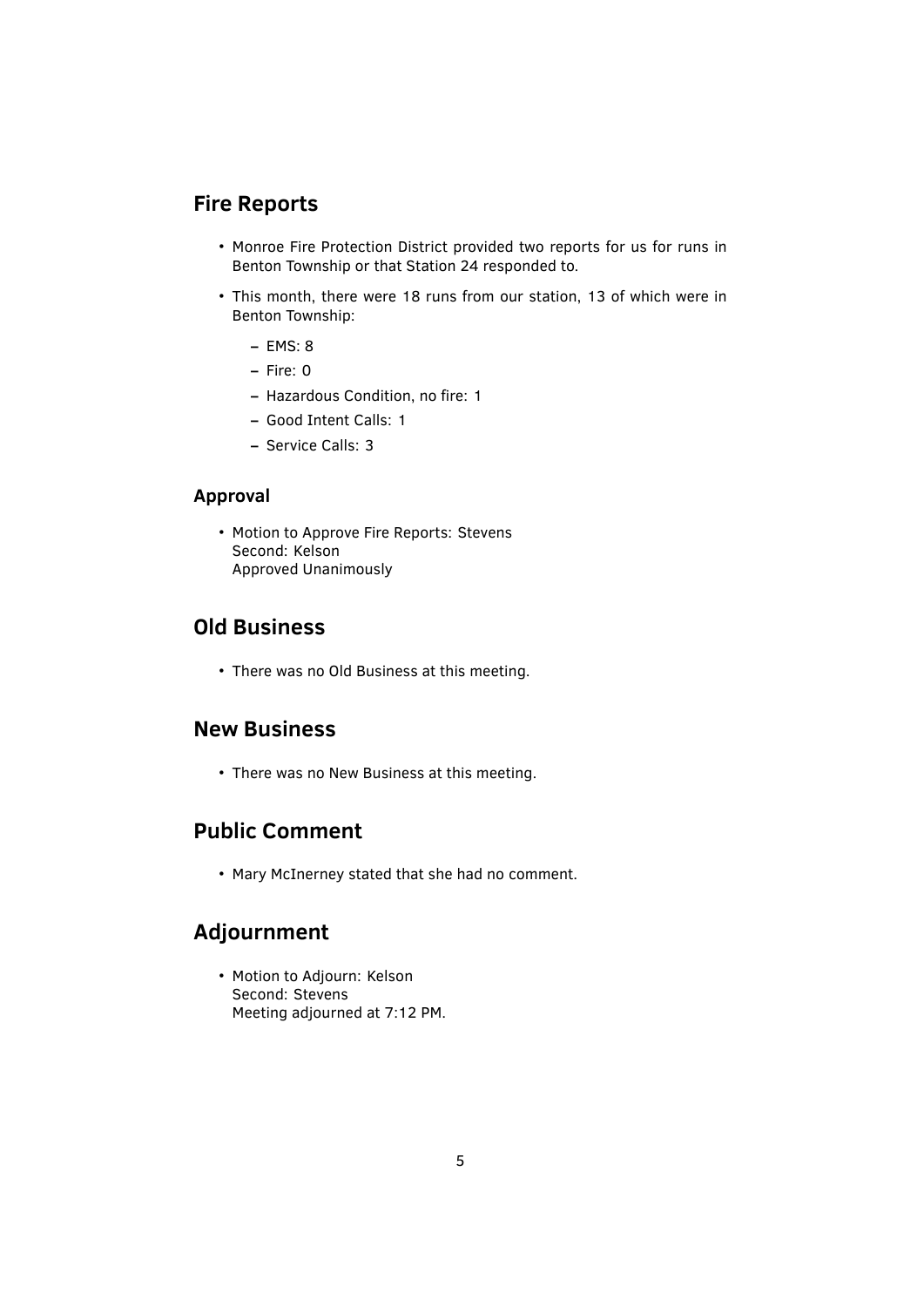### **FINANCIAL REPORT**

| OCTOBER 2021                     | 2021 |                 | Month to date |                | Year to date       |                 | <b>Remaining Approved</b> |                           | Sept             | Cash |                   | <b>Deposits</b> |                          | <b>Local Income</b> |                     | <b>Trust</b>       |                          |  |
|----------------------------------|------|-----------------|---------------|----------------|--------------------|-----------------|---------------------------|---------------------------|------------------|------|-------------------|-----------------|--------------------------|---------------------|---------------------|--------------------|--------------------------|--|
|                                  |      | <b>Budget</b>   |               | <b>Expense</b> |                    | <b>Expense</b>  |                           | <b>Budget</b>             | 75%              |      | <b>Balance</b>    |                 |                          |                     | Tax                 |                    | Indiana                  |  |
| <b>Rainy Day Fund</b>            |      | $225,000.00$ \$ |               |                |                    | $197,064.13$ \$ |                           | 27,935.87                 | $87.6\%$ \$      |      | $28.591.59$ s     |                 |                          | \$                  |                     | \$                 | 0.65                     |  |
| <b>Township Fund</b>             | \$   | 73,000.00       | \$            | 3,196.83       | \$                 | $52,251.50$ \$  |                           | 20,748.50                 | 71.6% \$         |      | $41,199.58$ \$    |                 | 100.00                   | \$                  | 12,557.41           | \$                 | 1.26                     |  |
| <b>Welfare Admin/Direct Asst</b> | \$   | 40,000.00       | \$            | 233.24         | \$                 | 6,048.71        | \$                        | 33.951.29                 | $15.1\%$ \$      |      | $96.393.77$ \$    |                 |                          | \$                  |                     | \$                 | 4.00                     |  |
| <b>Firefighting Fund</b>         | \$   | 575,836.00      | \$            | $33,069.59$ \$ |                    | $437,279.83$ \$ |                           | 138,556.17                | $75.9\%$ \$      |      | $102.149.90$ s    |                 |                          | \$                  |                     | \$                 | 0.44                     |  |
| <b>Cumulative Fire Fund</b>      | \$   | 199,069.00      | \$            |                | \$                 | 165,000.00      | -\$                       | 34.069.00                 | $82.9%$ \$       |      | $34.069.22$ \$    |                 |                          | \$                  |                     | \$                 |                          |  |
| <b>Recreation Fund</b>           | \$   | 35,000.00       | \$            | 680.47         | \$                 | 22,547.61       | - \$                      | 12,452.39                 | 64.4% \$         |      | 25,707.86 \$      |                 |                          | \$                  |                     | \$                 | 0.57                     |  |
| <b>COVID Donation Fund</b>       |      | N/A             | \$            |                | \$                 |                 |                           | N/A                       | N/A              | \$   | $510.68$ \$       |                 | $\overline{\phantom{a}}$ | $\mathbf{\hat{z}}$  |                     | \$                 | $\sim$                   |  |
| <b>COVID Reimbursement Fund</b>  |      | N/A             |               | N/A            |                    | N/A             |                           | N/A                       | N/A              |      |                   |                 |                          | $\frac{4}{3}$       |                     | \$                 | $\blacksquare$           |  |
| <b>Township Donation Fund</b>    |      | N/A             |               | N/A            |                    | N/A             |                           | N/A                       | N/A              |      | 420.00 $\vert$ \$ |                 |                          | $\mathbf{\hat{z}}$  |                     |                    | $\overline{\phantom{0}}$ |  |
| <b>FEMA Grant Fund</b>           |      | N/A             | \$            | 56.776.85      |                    | N/A             |                           | N/A                       | N/A              |      |                   |                 |                          |                     |                     |                    |                          |  |
|                                  |      |                 |               |                |                    |                 |                           |                           | <b>TOTALS</b> \$ |      | $329.042.60$ \$   |                 | 100.00                   | \$                  | 12.557.41           | $\mathbf{\hat{S}}$ | 6.92                     |  |
|                                  |      |                 |               |                |                    |                 |                           |                           |                  |      |                   |                 |                          |                     |                     |                    |                          |  |
| NOVEMBER 2021                    |      | 2021            |               | Month to date  |                    | Year to date    |                           | <b>Remaining Approved</b> |                  |      | Cash              |                 | <b>Deposits</b>          |                     | <b>Local Income</b> |                    | <b>Trust</b>             |  |
|                                  |      | <b>Budget</b>   |               | <b>Expense</b> |                    | <b>Expense</b>  |                           | <b>Budget</b>             |                  |      | <b>Balance</b>    |                 |                          |                     | Tax                 |                    | Indiana                  |  |
| <b>Rainy Day Fund</b>            | \$   | $225.000.00$ \$ |               |                | \$                 | $197.064.13$ \$ |                           | 27.935.87                 | $87.6\%$ \$      |      | 28,592.96 \$      |                 |                          | \$                  |                     | \$                 | 0.72                     |  |
| <b>Township Fund</b>             | \$   | 73,000.00       | \$            | $9,193.64$ \$  |                    | $61,445.14$ \$  |                           | 11,554.86                 | $84.2\%$ \$      |      | $44,566.02$ \$    |                 |                          | \$                  | 12,557.41           | \$                 | 1.41                     |  |
| Welfare Admin/Direct Asst        | \$   | 40,000.00       | \$            | $3,120.49$ \$  |                    | 9,169.20        | - \$                      | 30,830.80                 | $22.9\%$ \$      |      | $93.281.57$ \$    |                 |                          | \$                  |                     | \$                 | 4.29                     |  |
| <b>Firefighting Fund</b>         | \$   | 575.836.00      | \$            | $31,689.90$ \$ |                    | $468,969.73$ \$ |                           | 106,866.27                | $81.4\%$ \$      |      | 70,460.44 \$      |                 |                          | \$                  |                     | \$                 |                          |  |
| <b>Cumulative Fire Fund</b>      | \$   | 199,069.00 \$   |               |                | \$                 | $165,000.00$ \$ |                           | 34,069.00                 | $82.9\%$ \$      |      | $34,069.22$ \$    |                 |                          | \$                  |                     | \$                 |                          |  |
| <b>Recreation Fund</b>           | \$   | 35,000.00       | \$            | 10,507.62      | \$                 | $33,055.23$ \$  |                           | 1,944.77                  | $94.4\%$ \$      |      | $15.201.40$ s     |                 |                          | \$                  |                     | \$                 | 0.59                     |  |
| <b>COVID Donation Fund</b>       |      | N/A             | \$            |                | $\mathbf{\hat{A}}$ |                 |                           | N/A                       | N/A              | \$   | $510.68$ \$       |                 |                          | $\frac{4}{3}$       |                     |                    |                          |  |
|                                  |      |                 |               |                |                    |                 |                           |                           |                  |      |                   |                 |                          |                     |                     |                    | $\sim$                   |  |
| <b>COVID Reimbursement Fund</b>  |      | N/A             |               | N/A            |                    | N/A             |                           | N/A                       | N/A              | \$   |                   |                 |                          | $\mathbf{\hat{z}}$  |                     | \$                 |                          |  |
| <b>Township Donation Fund</b>    |      | N/A             |               | N/A            |                    | N/A             |                           | N/A                       | N/A              |      | $194.33$ \$       |                 |                          | ¢                   |                     |                    | $\sim$                   |  |
| <b>FEMA Grant Fund</b>           |      | N/A             | \$            | 56,776.85      |                    | N/A             |                           | N/A                       | N/A              |      | 56.634.91         | \$              | 56.634.91                | \$                  |                     |                    | $\overline{\phantom{a}}$ |  |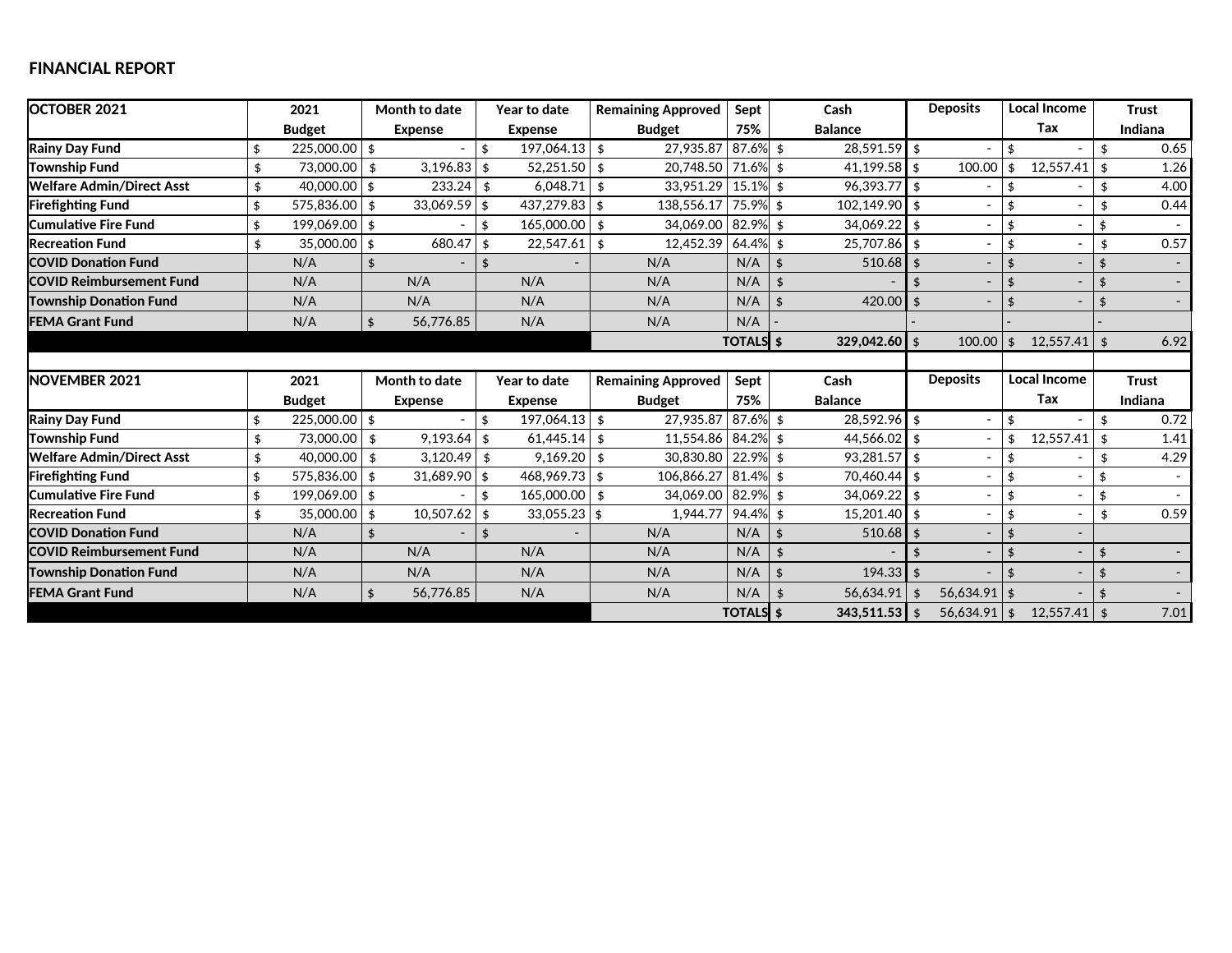# Township Assistance Report November 2021 **Benton Township, Monroe County, IN**

1. A single female requested help with a propane tank fill, providing heat for the winter. Her usual income was diminished due to a recent death in the household.

This woman was also helped with a covid relief box of food and 3 additional paper bags of food and household products. She shared the food with other family members, one of whom did not own a can-opener and could not open the canned goods provided.

Covid food box, toilet paper (2 rolls), tuna salad mix, paper towels (I roll), ravioli, noodles, Vienna sausage, yams, tomatoes, toothbrush, laundry detergent, dish soap.

- 2. A single male requested 3 months rent in order to bring his balance up to date. The local landlord offers rent at a very reasonable rate, under \$400.00 a month. This man was laid off during the pandemic and is now not physically able to return to the labor market.
- 3. An elderly couple requested assistance with their electrical bill. Their heat source is electric. It was after 4 pm and the nighttime temperature was expected to drop to 29 degrees F. The household has 4 adults, a 1 year old and a 3 year old. Living in the driveway are 2 additional adults. The Township provided them with 2 rooms for 1 night at a local hotel and then brought their electrical bill up to date. Power and heat were reconnected 24 hours later.

This family accepted an offer to be sponsored for the holidays by the 4H Hotshots and provided some gift ideas for the children. The adults requested warm clothing and coats.

Bags (3) of food and toiletries were provided to the family including baby wipes, adult bladder control pads, shampoo, shaving supplies, hair brushes, soap, paper